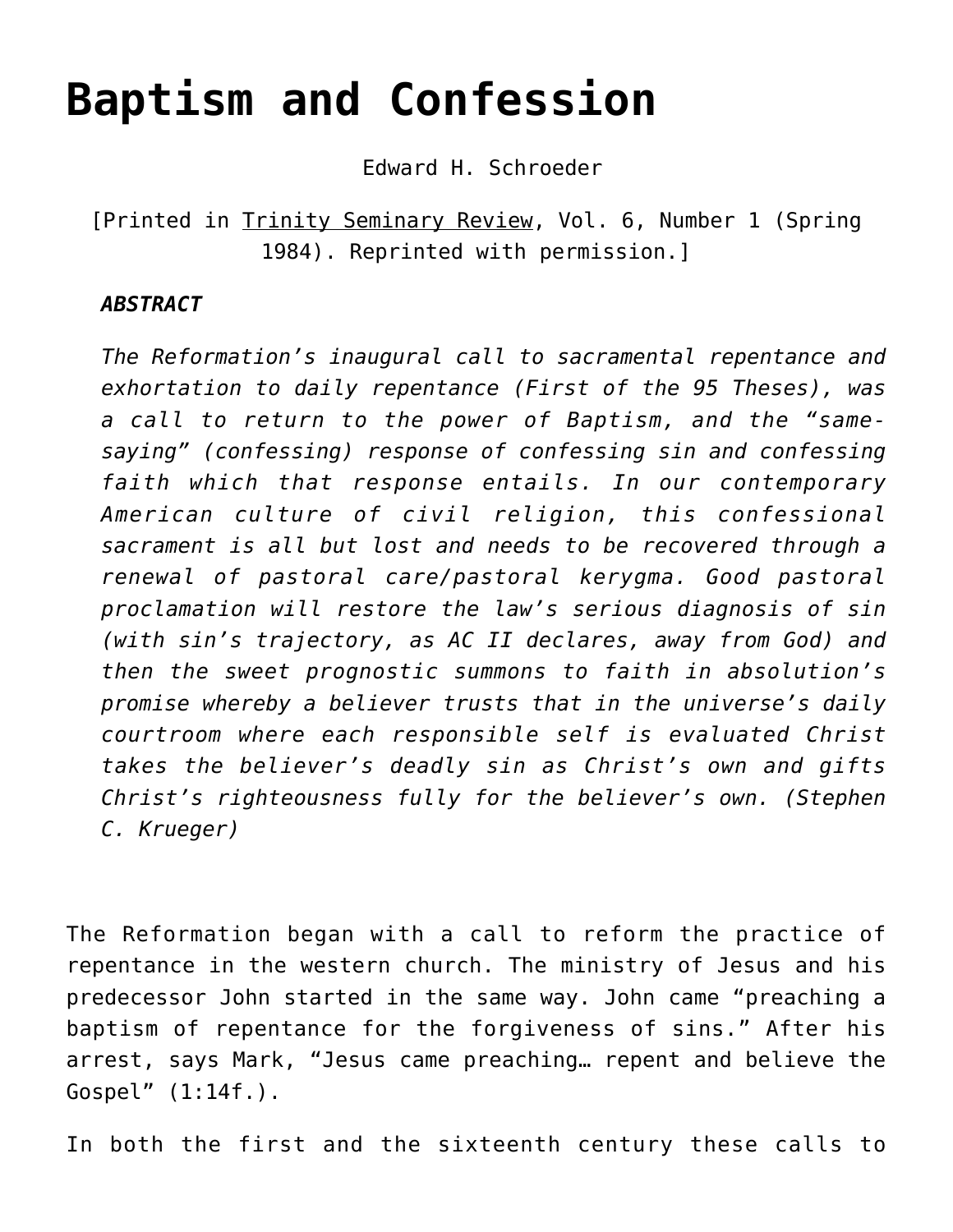repentance were addressed to a people shaped by what we today would call civil religion with "zeal for God," as St. Paul puts it, "but not enlightened." That is already one link between us and the renewal of repentance. The American people practice civil religion–perhaps in both church and state–and thus the call of Christian ministry to reform the practice of repentance is also at hand.

This is especially true in view of the events of the past few days of our national history, the Beirut massacre of American marines. As a nation we are involved in more than one undeclared war. Were we to track these events with Luther's antennae, we would soon notice that it is a time for repentance.

One of Luther's most surprising treatments of repentance comes in his 1529 treatise "On War Against the Turk."1 The Turkish army, numbering hundreds of thousands, was outside the gates of Vienna. Luther's antennae detected two enemies approaching the Holy Roman Empire. One was Suleiman the Magnificent. The other was God. Two very different enemies called for two very different defenses.

Since the Turk is the rod of the wrath of the Lord our God… the first thing to be done is to take the rod out of God's hand, so that the Turk may be found only, in his own strength, all by himself, and without God's hand…. This fight must be begun with repentance and we must reform our lives, or we shall fight in vain…for God is devising evil against us because of our wickedness and is certainly preparing the Turk against us as he says in Psalm 7, "If a man does not repent, God will whet his sword; he has bent and strung his bow; he has prepared his deadly weapons."2

Luther anticipates that to the experts his military analysis and strategy "will be laughable for they will consider it a simple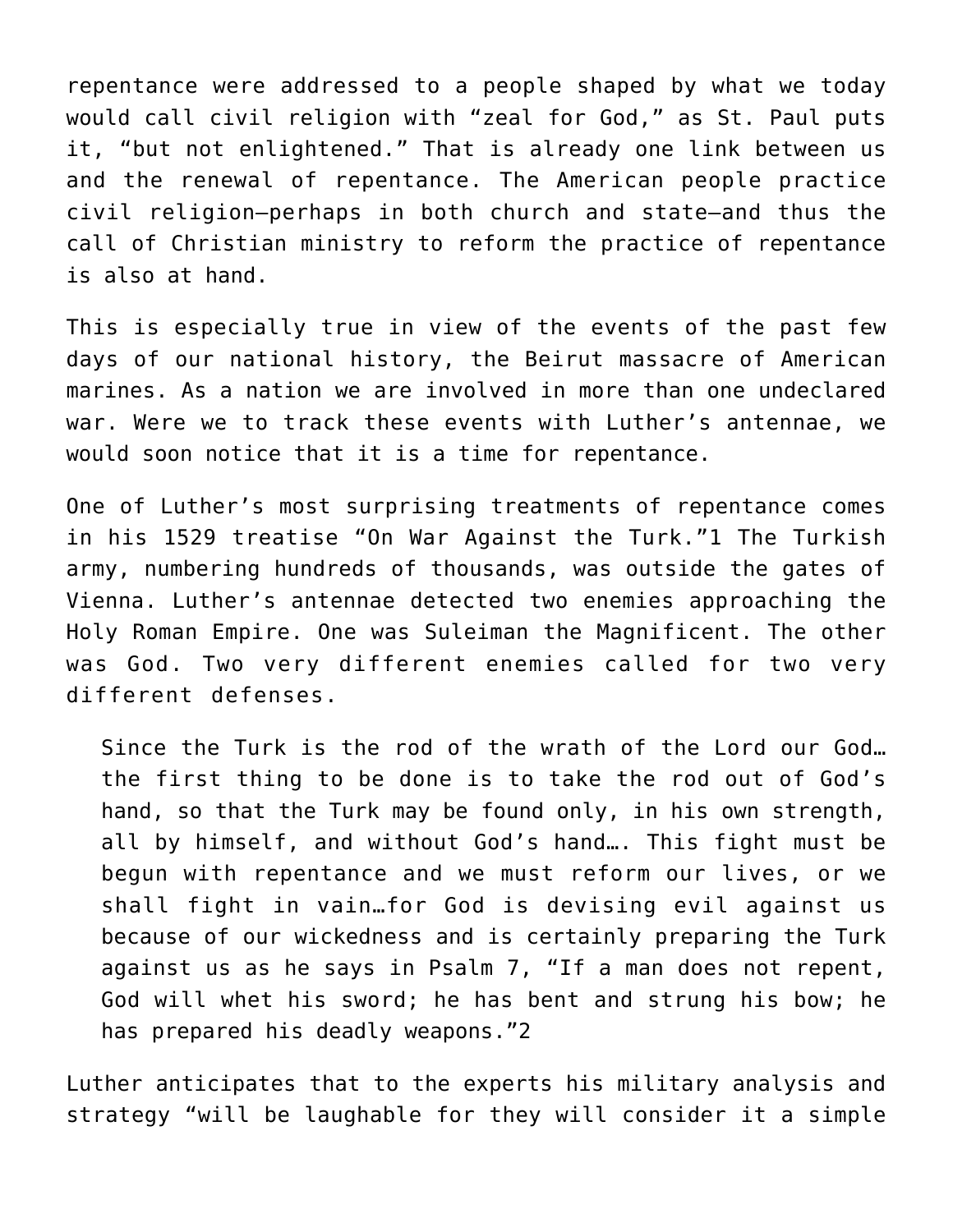and common thing which they have long since passed beyond; nevertheless, I have not been willing to omit it for the sake of myself and of sinners like myself, who need both repentance and exhortation to repentance every day."3

The last line signals what is central. Repentance? Who needs it? Sinners do. They need both repentance *and* exhortation to repentance every day. We can return to national need for repentance later in this paper after we have a clearer picture of the meaning of that sentence: "sinners need both repentance and exhortation to repentance every day." For exposing that meaning I shall work from three Luther documents: The *Large Catechism* sections on Baptism and Confession (=LC), the corresponding articles from the *Smalcald Articles* (= SA), and Luther's *Explanations of the 95 Theses* (=ET).

### **The Grammar of Confession**

The New Testament term for confessing is *homologia*. It means "saying the same thing." Thus to confess is to repeat, reiterate, "same-say" what someone else has already said. Fundamentally the stage-set for such same-saying is juridical, the forensic courtroom, where charges, claims, accusations, defenses, testimony, witness, yes, even confessions, are all made. Christian confessing occurs on such a stage-set. Confessing sin and confessing the faith, both of them, are samesaying back to the judge what someone else has first said about us to the court. First the prosecutor. "Your honor, this one is a sinner according to your own law. Here is *prima facie* evidence." Confessing sin is the accused concurring in the prosecutor's statement, "same-saying" it out loud. Then comes the defense attorney who, according to Revelation 12, appears before the bench as a Lamb that was slain and says: "Your honor, this accused is one for whom I died. Guilty indeed. But in my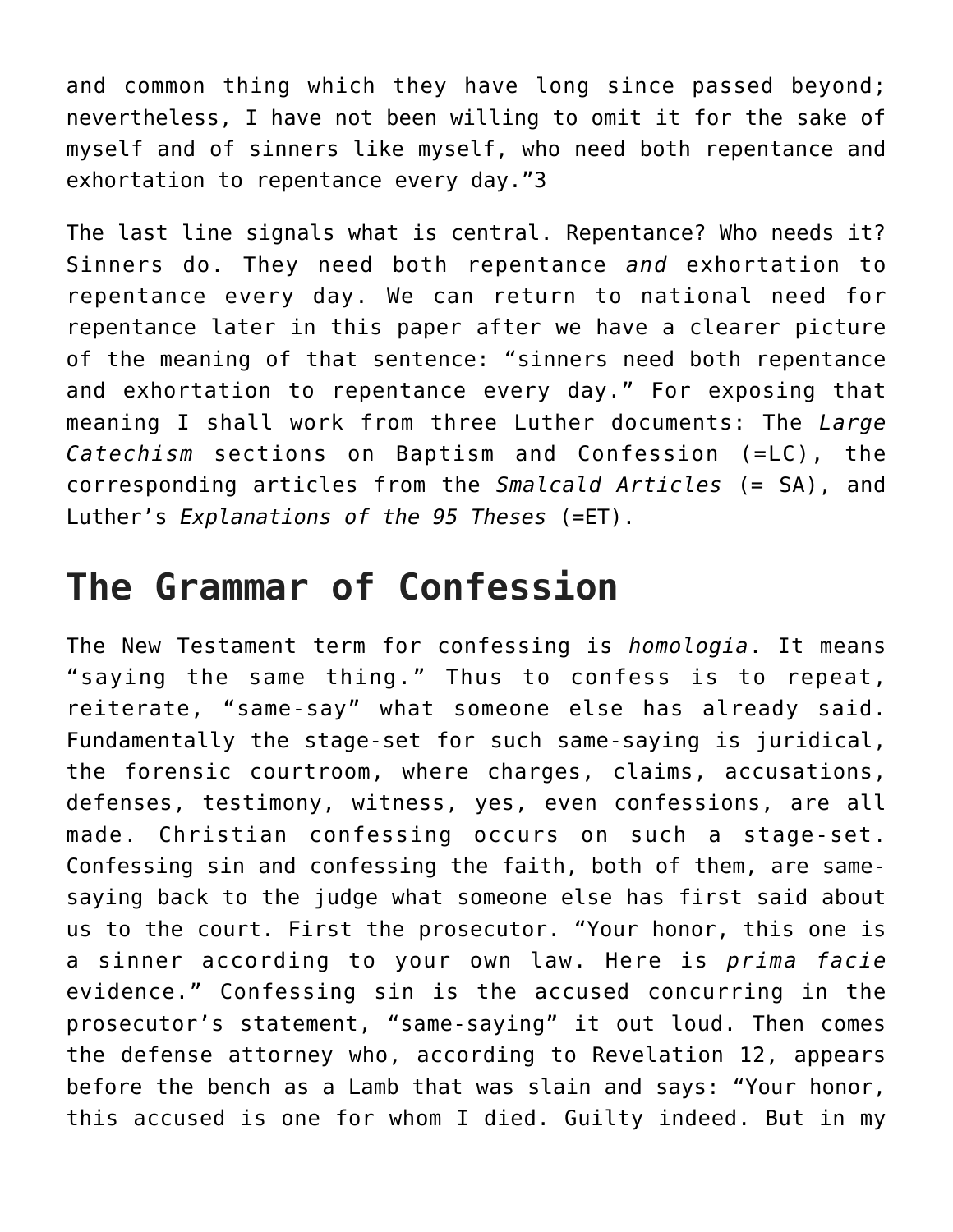death for just such folks, justice, your justice, has already been done. Proleptically, you might say. Thus the accused is a candidate for acquittal." Says the judge: "How does the accused now plead?" In answer comes the "confession of faith," samesaying the defense counselor's words: "I confess that I am just such a one as the Lamb described. I plead the Lamb's prior testimony. I trust that I am righteous *propter Christum*. He said I was."

Today there are critical voices that question the image of this forensic drama as mythology and suited to another age, but not reflecting the sense of reality we have today. For Luther the juridical is not metaphor or image or symbol for something else. It is reality. Our lives must pass muster before the divine bench. Indeed, we are doing that day in and day out long before the final judgment. If you think that at most you are on trial before your human associates day in and day out, then note well that that drama is performed before a human stage flat behind which is the real back wall of the theater. In front of that real wall is the divine bench, the cosmic judge, and your microcosmic drama on this mini-stage is actually being performed on the cosmic stage of the mega-courtroom. Just as there were two enemies confronting the empire at Vienna, so there are two benches in routine daily life before which we practice and argue our own cases. Survival even in the mini-stage before the flats of daily routine life depends on how we make our confessions–both of them, of sin and of faith. That is of course true if and only if we are sinners. But if sinners, then we "need both repentance and the exhortation to repentance every day."

Behind this bivocal confessionalism in Luther's theology, of course, lies his "Eureka" encounter with the bivocality of God. One way he describes it is in a Table Talk selection from the winter of 1542-43: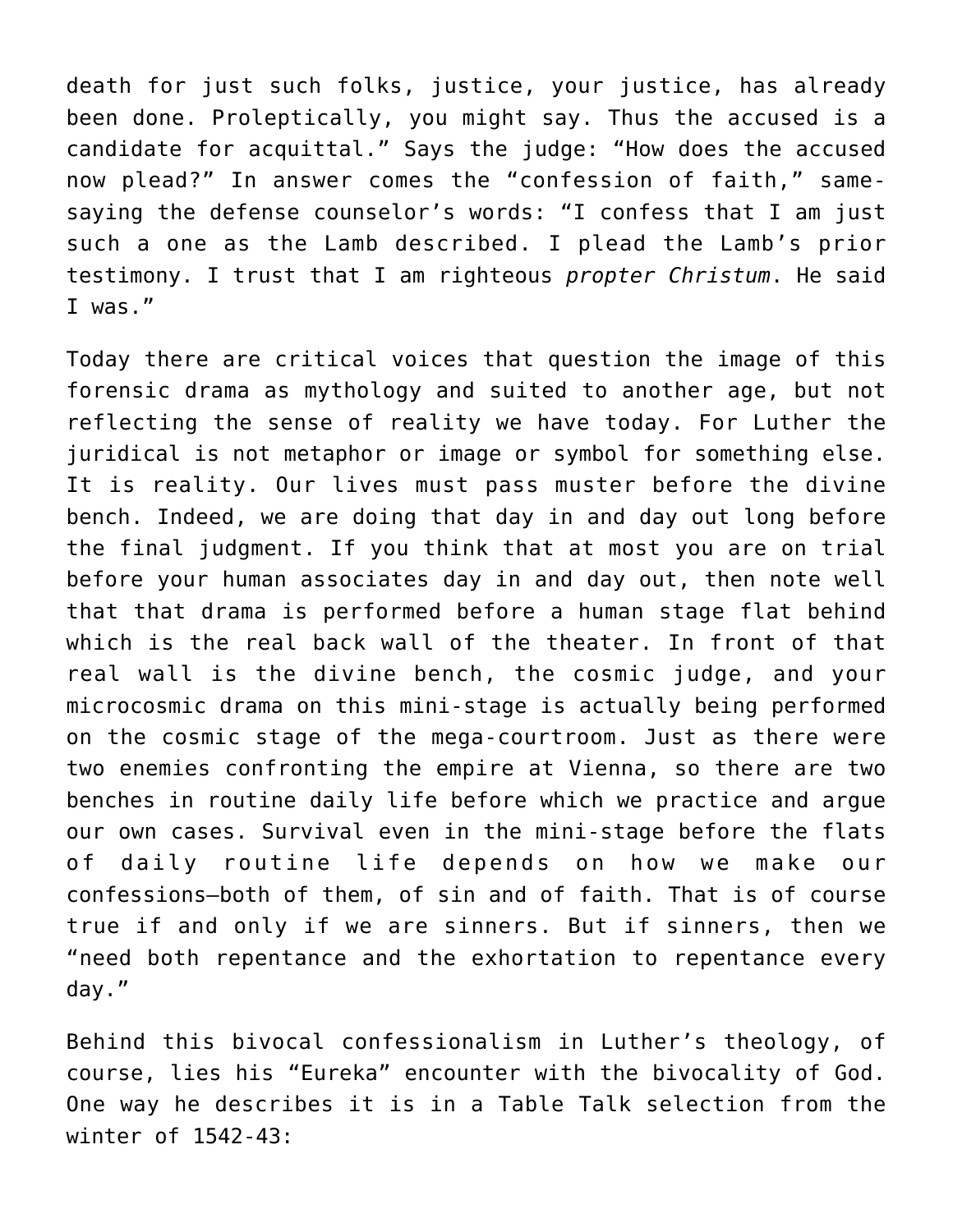For a long time I went astray and didn't know what I was doing. To be sure, I was on to something, but I did not know what it really was until I came to the text in Rom 1:17, "He who through faith is righteous shall live." That text helped me. There I saw what righteousness Paul was talking about. The word *justitia* struck out in the text. I connected the abstract notion of righteousness with the concrete phenomenon of being righteous, and finally understood what I had here. I learned to distinguish between the law's kind of righteousness and that of the gospel. My previous reading was marred by but one defect in that I made no distinction between the law and the gospel. I regarded them to be identical and spoke as though there was no difference between Christ and Moses other than their location in time and their relative perfection. But when I found that distinction—that the law is one thing, and the gospel is something else–that was my breakthrough.4

Confessing sin and confessing faith are same-saying, saying yes to God's word of law and God's word of gospel addressed to me.

### **The Baptismal Basis of Both Confessions**

In the LC the discussion of confession and absolution comes connected to baptism. Here, as in the Small Catechism (=SC), the fourth question about baptism asks about its *Zeichen* character, what it signals for the future. Baptism puts a signpost on the baptized: This human being is signed up/signed in for a future of "sinking under and coming back up again…slaying the old Adam and resurrecting the new, both of which actions must continue in us our whole life long. Thus a Christian life is nothing else than a daily Baptism, once begun and ever continued…This is the right use of Baptism." Where this does not happen, "Baptism is not being used but resisted."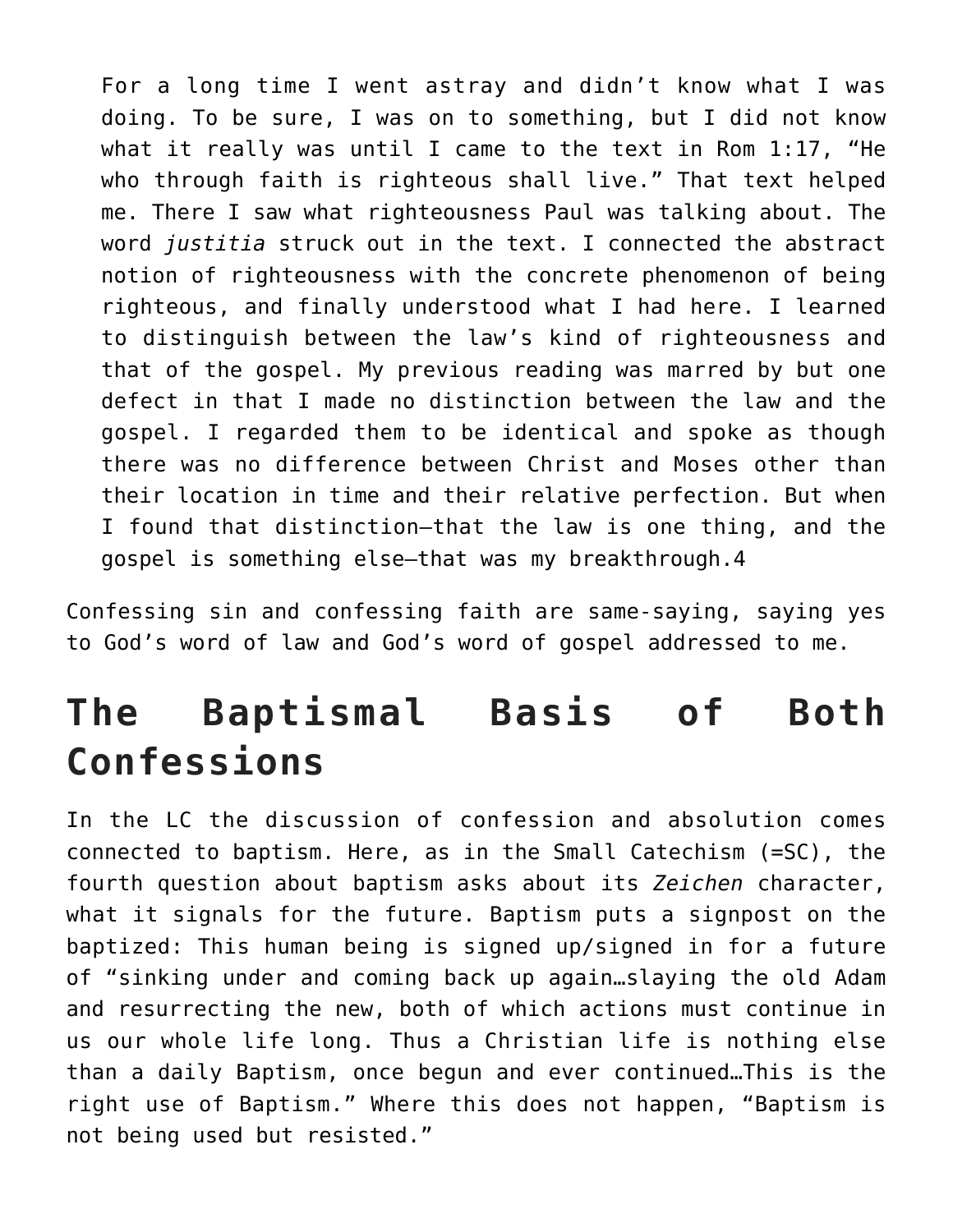Here you see that Baptism, both by its power and by its signification [ = pointer toward a particular future], comprehends also the third sacrament, formerly called Penance, which is really nothing else than Baptism. What is repentance but an earnest attack on the old man and an entering upon a new life? If you live in repentance, therefore, you are walking in Baptism, which not only announces this new life but also produces, begins, and promotes it. … Therefore Baptism remains forever. … Repentance, therefore, is nothing else than a return and approach to Baptism, to resume and practice what had earlier been begun but abandoned.

I say this to correct the opinion, which has long prevailed among us, that our Baptism is something past which we can no longer use after falling again into sin. We have such a notion because we regard Baptism only in the light of a work performed once for all. Indeed, St. Jerome is responsible for this view, for he wrote, "Repentance is the second plank on which we must swim ashore after the ship founders" in which we embarked when we entered the Christian church. This interpretation deprives Baptism of its value, making it of no further use to us. Therefore the statement is incorrect. The ship does not founder since, as we said, it is God s ordinance and not a work of ours. But it does happen that we slip and fall out of the ship. If anybody does fall out, he should immediately head for the ship and cling to it until he can climb aboard again and sail on as he had done before.5

These words need no commentary, but do suggest some consequences. The strangeness with which protestantized Lutherans in America generally greet the restoration of confession and absolution as regular parish ministry is undoubtedly linked to a strange notion of what baptism is. Now baptism is strange, but the strange notion of Christians today about it is an *estranged* notion, estranged from the daily double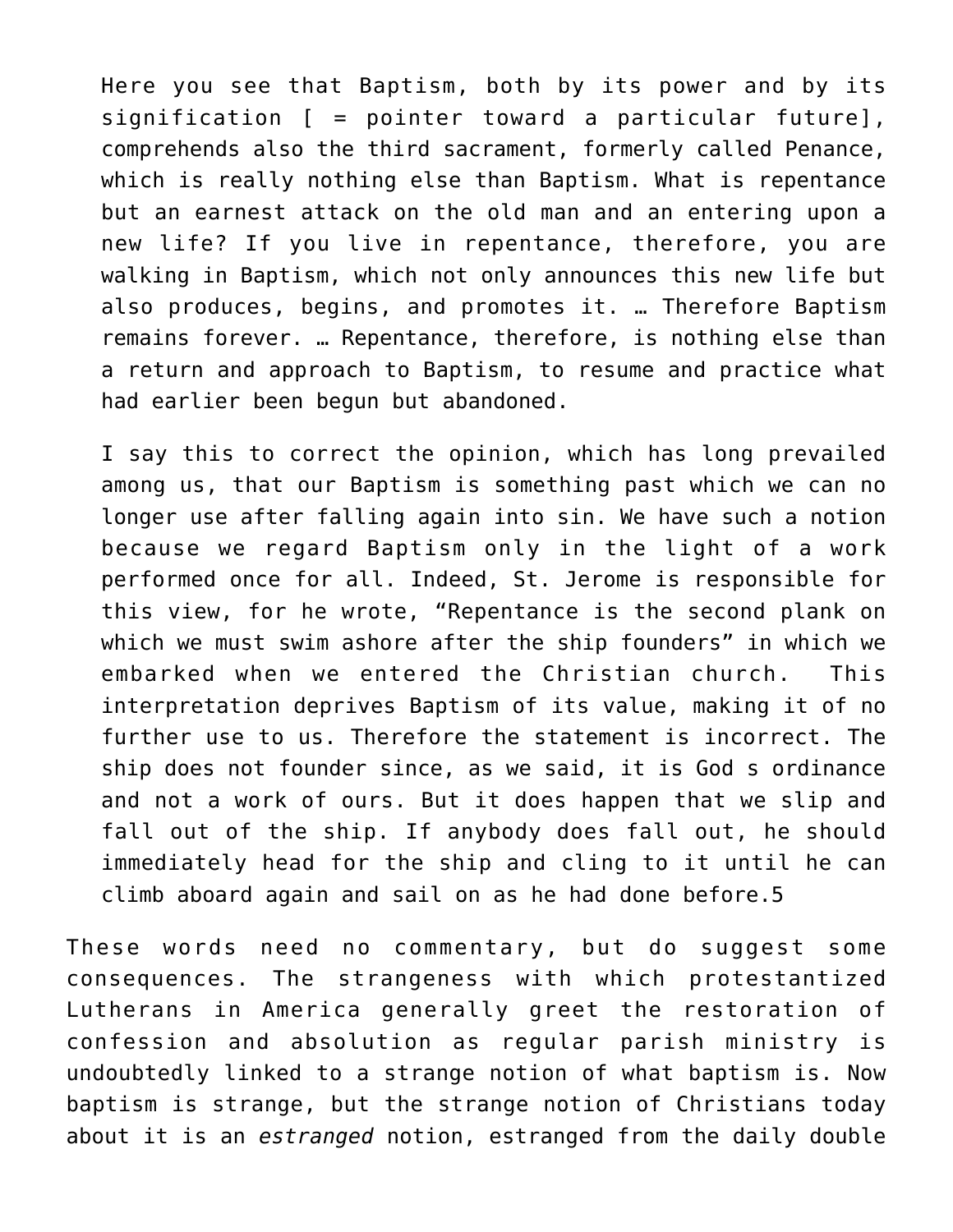dipping that baptism signals right at the outset. The whole Christian ball of wax is about death and resurrection, Christ's first, then ours. Confession and absolution is *opus proprium*, the real thing, about Christian existence. If Christians perceive it as an *alienum opus* to their piety-let the reformation begin again: back to basics, baptismal basics.

At the very end of the LC Luther appended to the article on the Lord's Supper another few paragraphs about confession. The last of those paragraphs begins: "Therefore when I urge you to go to confession, I am simply urging you to be a Christian. If I bring you to the point of being a Christian, I have also brought you to confession. . . [By definition] Christians. . . want to be free from their sins, and happy in their conscience." 6 Confession is all there in baptism, because what it means to be Christian is all there in baptism. Renewal in baptismal piety is recovering the third sacrament.

## **Luther's Proposal for Reforming the Confessional Sacrament**

The hassle over indulgences was the tripwire that put the Wittenberg reformation onto the European map. Just for clarity we need to rehearse a few historical basics. Indulgences did not put forgiveness of sins up for sale. Indulgences were an alternate route, one might even say a pastorally better way, a grace-oriented way, of practicing the final and painful part of the penance sacrament as it had evolved in the medieval church. Here is Luther's description of the sequence: It was "divided into three parts–contrition, confession, and satisfaction–with the added consolation that a person who properly repents, confesses, and makes satisfaction has merited forgiveness and has paid for his sins before God."7 Indulgences came in at part three as an alternate form for making satisfaction. Indulgences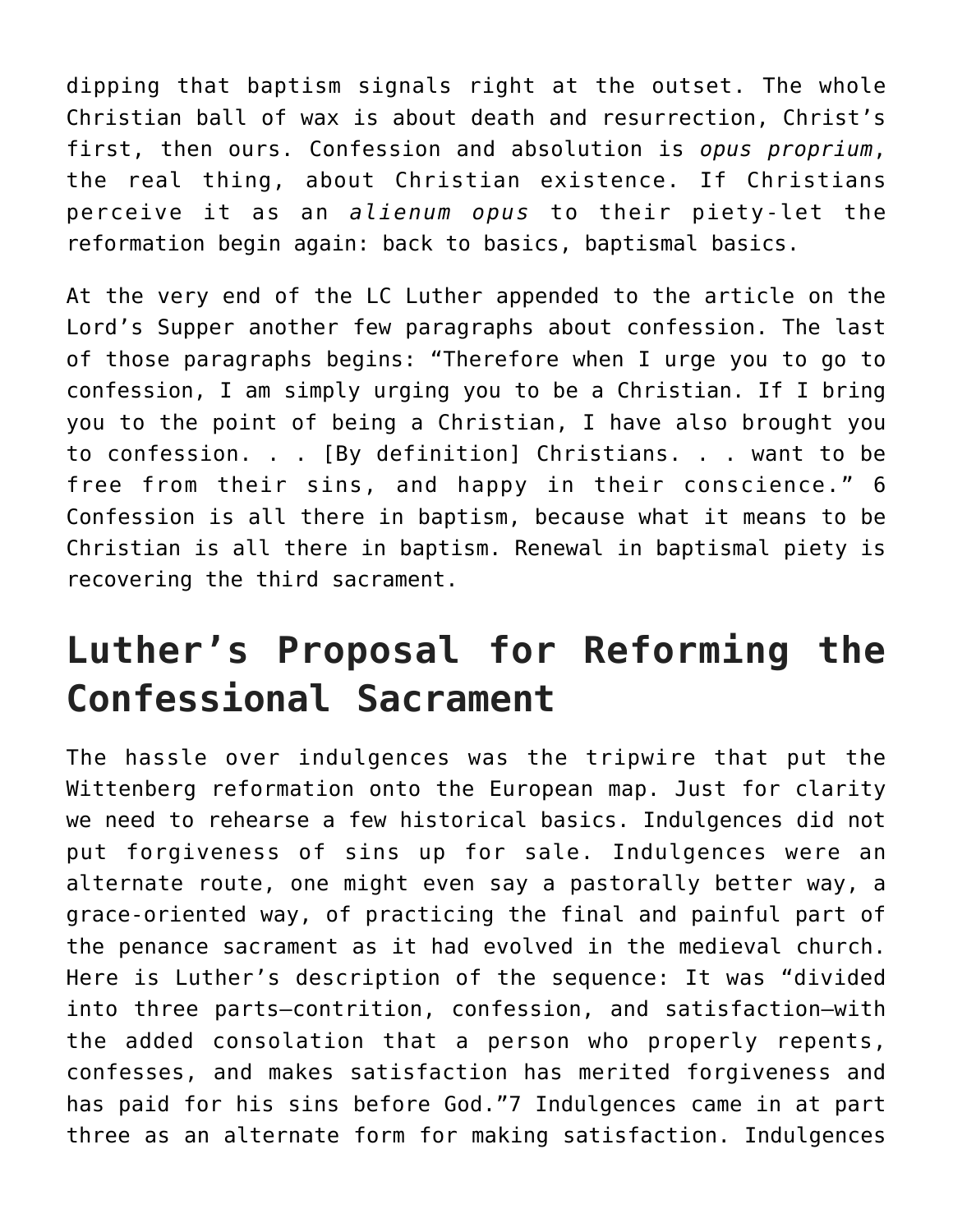were another route for balancing out the accounts that my sinful actions had messed up. Normal satisfactions were spelled out in the form of penalties: You hurt someone, so you should be hurt in return with some corresponding punishment. The pastoral task in designating satisfaction/punishments called for skill in "making the punishment fit the crime." Indulgences were monetary penalties substituted for performance penalties: reasonable and performable.

Luther's pastoral objection was not that money cannot buy forgiveness. That is true, but he saw the entire third sacrament in all its parts marred by something else. It was promoted under the rubric that the penitent "merits forgiveness and pays for his sins before God." And what is so bad about that is Christological. In the SA Luther walks through the traditional pastoral practice of each segment (contrition, confession, satisfaction) and comes up with the almost monotonous conclusion over and over: "There was no mention here of Christ or of faith."8

In his commentary to the famous thesis sixty-two of the ninetyfive he observed: "The Gospel. . .is not very well known to a large part of the church."9 In the SA he links that to another theological vacuum in the church's pastoral leadership: "It was impossible for them to teach correctly about repentance because they did not know what sin really is."10 Neither of God's two words is well known. No wonder confession needs reform. "Ignorance concerning sin and concerning Christ" are inseparable twins. This double ignorance, he complains, is at the bottom of the "thoroughly pagan doctrines" that call for reform."11

Not too long ago Karl Menninger cheered the hearts of many religious folks with his book entitled, *Whatever Became of Sin?* (New York: Hawthorn, 1973). It was a welcome new breeze in the wishy-washy psycho-sociological, analytical jungle that tended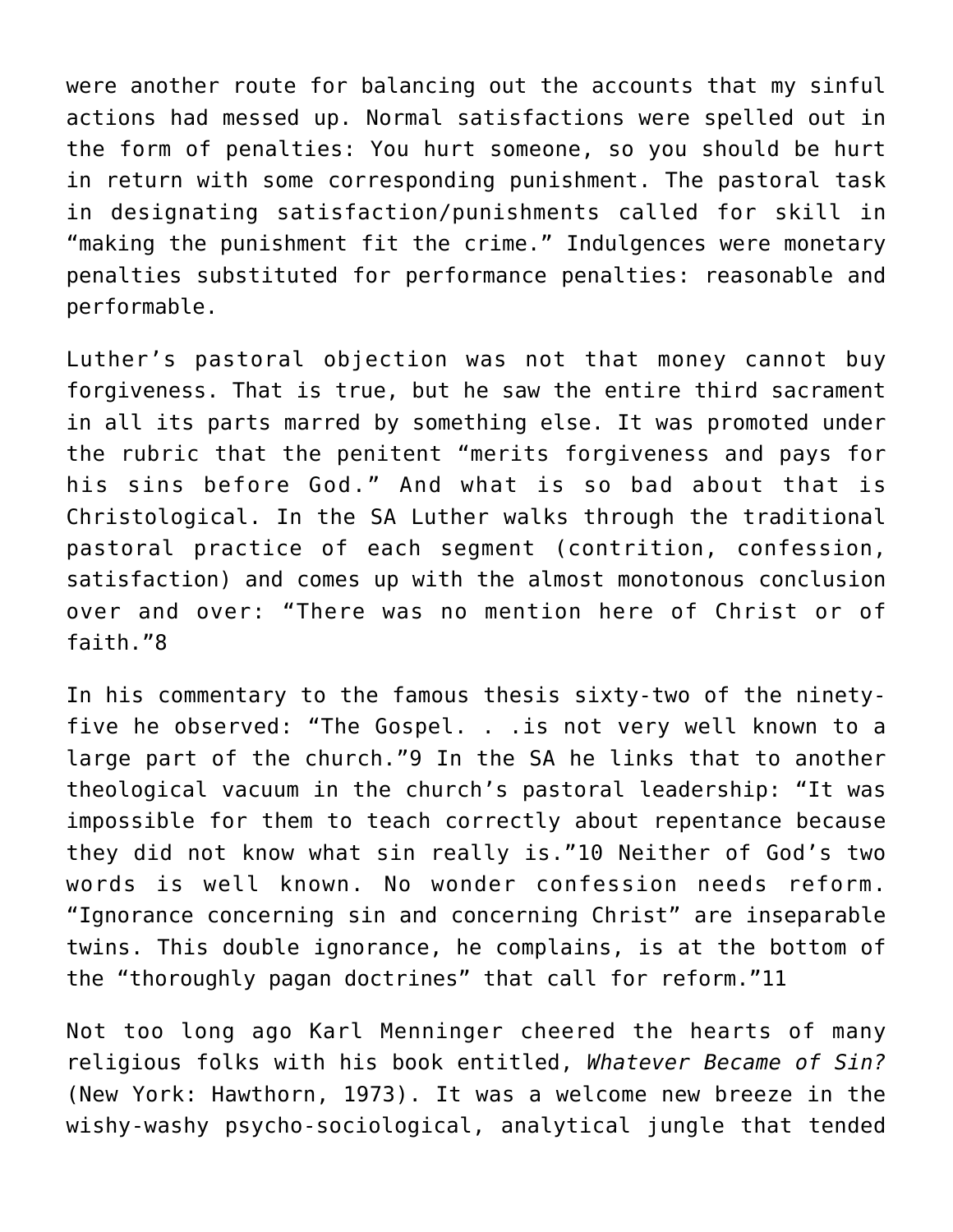to track bad behavior back to cause-and-effect roots over which the perpetrators of wickedness had little or no control, and therefore could not rightly be held accountable. For a culture sliding toward structural non-accountability, Menninger's was a protest with biblical groundings. But it was not about sin. It was at best about sins, about destructive behaviors for which human society should rightly hold the culprits accountable. Luther's critique of scholastic theology on sin would implicate Menninger, too, as well as the moralistic/atomistic notion of sin at the center of American civil religion.

Sin is not something sinners do. It is something sinners are. Their doing is a consequence of their being. To borrow the formula from the Augsburg Confession (= AC), sinners "…*are* without fear of God, *are* without trust in God, and *are* concupiscent."12 They *are* non-listeners to, and consequently not same- sayers of, God's word of critical analysis. To be without fear of God is to refuse to confess God's word of law as true about oneself. In addition, they *are* non-listeners, and consequently non-same-sayers of God's word of Christic gospel (non-confessors of trusting the promise); and in place of these two mega- missing factors, they *are* concupiscent, that is, the directional antenna of their lives is tuned in to some other signal, a signal that has them signed up and signed on for a very different future than the one God's gospel has in mind for them.

Much sixteenth-century scholastic theology (and Menninger too?) got no further than listing the fruits of sin. It did not probe for (or even become aware of) the root sin. Fruits, of course, are quite accessible; roots, not so easily. And so it is with sin. Root sin "is so deep a corruption of our being that reflective reason cannot understand it. It must be believed because of the revelation in the Scriptures."13 Note well, people do not come to confess sin by self-analysis, however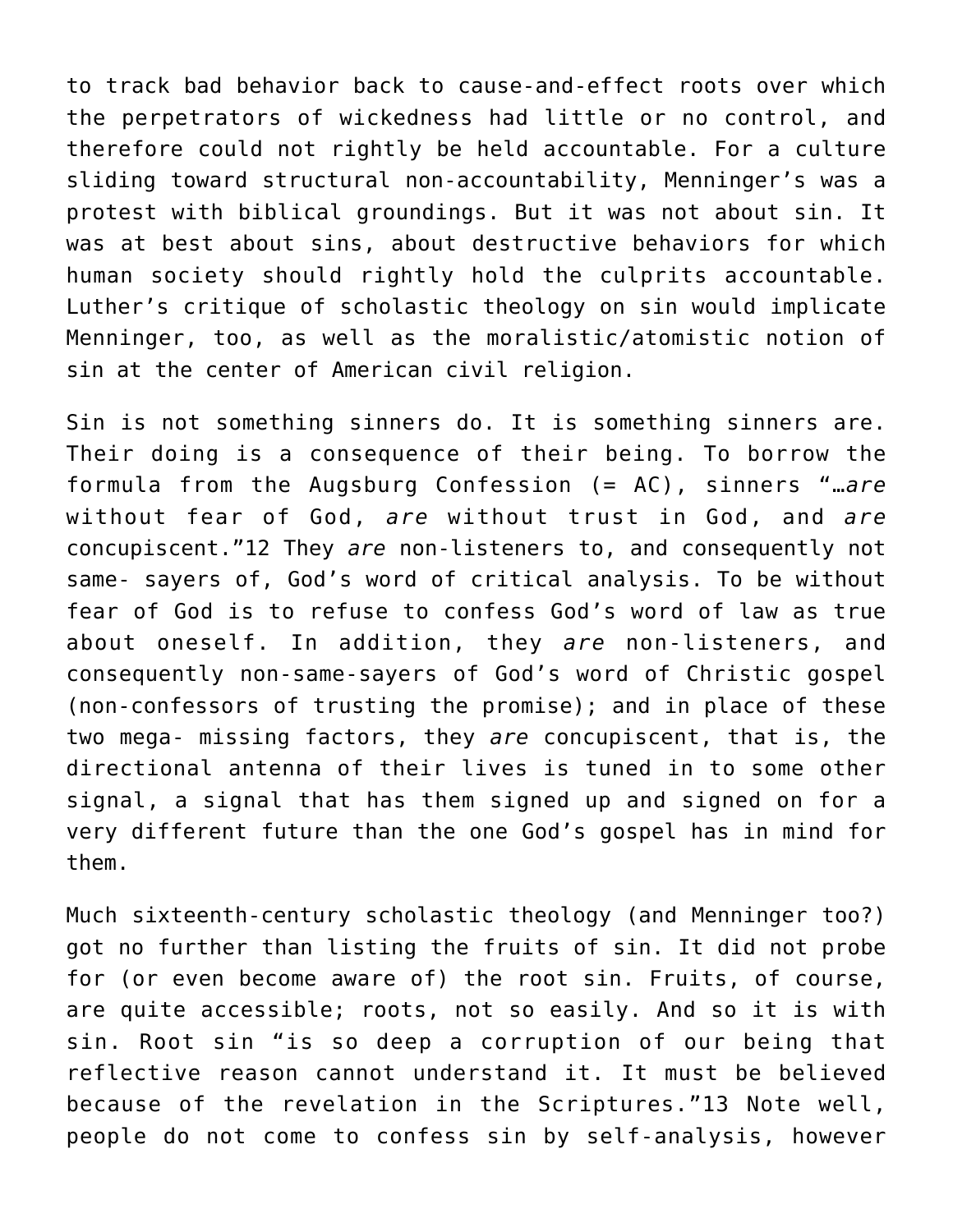#### carefully done.

Confessing sin ("*believing*" that I am a sinner) comes from listening to God's external word and responding by same-saying it. And which word of God is that? It is the word that non-Godfearers refuse to same-say, God's word of critical exposure, God's law. "The chief function or power of the law is to make original sin manifest and show humankind to what utter depths human nature has fallen and how corrupt it has become. So the law must tell us that we neither have nor care for God or that we worship strange gods–something we would not have believed before without the law's exposing us."14 The directional signal of a sinner's life is an arrow that is *incurvatus in se*. I come to know that, says Luther, only via *ausserliches Wort*–being told from the outside.

In his biography of Luther (*Road to Reformation*, trans.J. W. Doberstein and T. G. Tappert [Philadelphia: Muhlenberg, 1946]) Heinrich Boehmer contrasts the two views of sin in the Reformation controversy as *longe a deo esse* versus *contra deum esse*. It is not the case, says Luther, that our hearts are just separated by some distance from God and we need to be brought together again. Rather our hearts are moving in a contrary direction; the space between expands. Augustine is only half right: "Thou hast made us for thyself, and our hearts arc restless till they find their rest in thee." Our hearts are indeed restless because they are busily at work aiming at "rest" in everything but thee.

The misperception of sin, as a matter of fruits with no attention to the root, or worse still, with the root viewed as intact, leads to the false gospel that we should "produce better fruits." In scholastic theology the combination of God's everpresent sacramental grace plus the positive potential ascribed to the human root produces a sinner's salvation. Christ and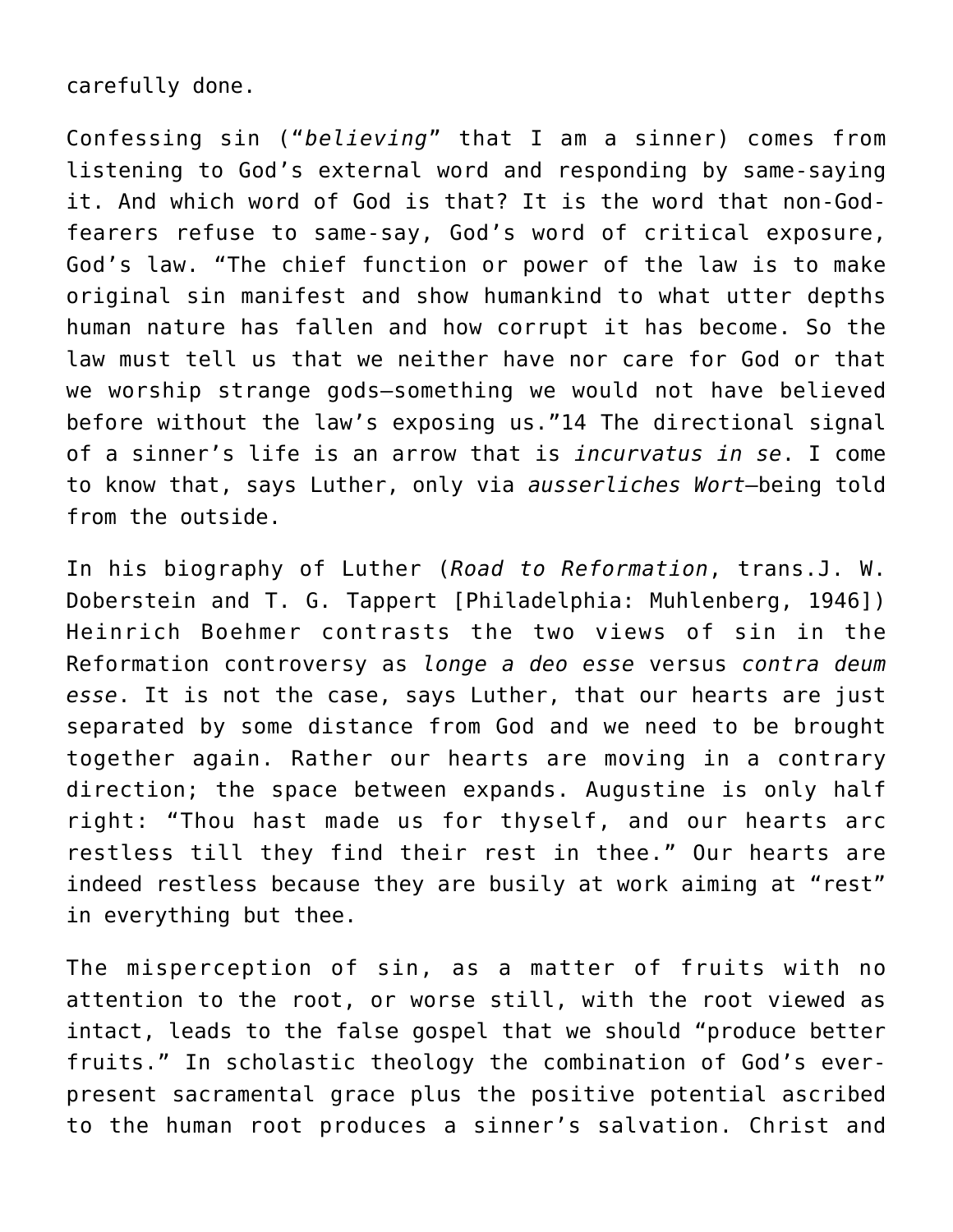faith play no necessary role even though Christ may be mentioned at every turn. But the necessity of his involvement is reduced, and in the worst cases finally reduced to the point where "he died in vain."

Such a partial view of sin leads to "partial and fragmentary" repentance in the third sacrament. And that always leaves the penitent uncertain. Were there some sinful fruits that didn't get mentioned and thus are not yet forgiven? Luther frequently gives the pastoral advice: When confessing do not enumerate your sins lest you get conned into doing fruit-analysis instead of root-dialysis. "You dare not come [to confession]," he says, "and say how good or *how wicked* you are."15 Sin is not quantifiable. Shouldn't the pastor at least inquire how serious is the penitent's contrition? "Not necessary," says Luther. "Take care, therefore, that you do not in any manner trust in your own contrition but completely and alone in that most naked word of your best and most faithful Savior, Jesus Christ."16

Luther faults the pastoral practice of his day first of all for urging people to trust their own contrition and not Christ's word of absolution, and secondly

Because they are so quick to dole out absolutions and to grant participations in the blessings of the church in the same manner, as though everybody everywhere has that faith. They make no inquiry of this in the people they absolve. Therefore it is not as necessary to ask when a person is absolved, "Are you sorry?" as it is to ask, "Do you believe that you can be absolved by me?"17

Luther sees sacramental confession as the act of confessing original sin, root sin, the sin that shapes my person. Root repentance

does not debate what is sin and what is not sin, but lumps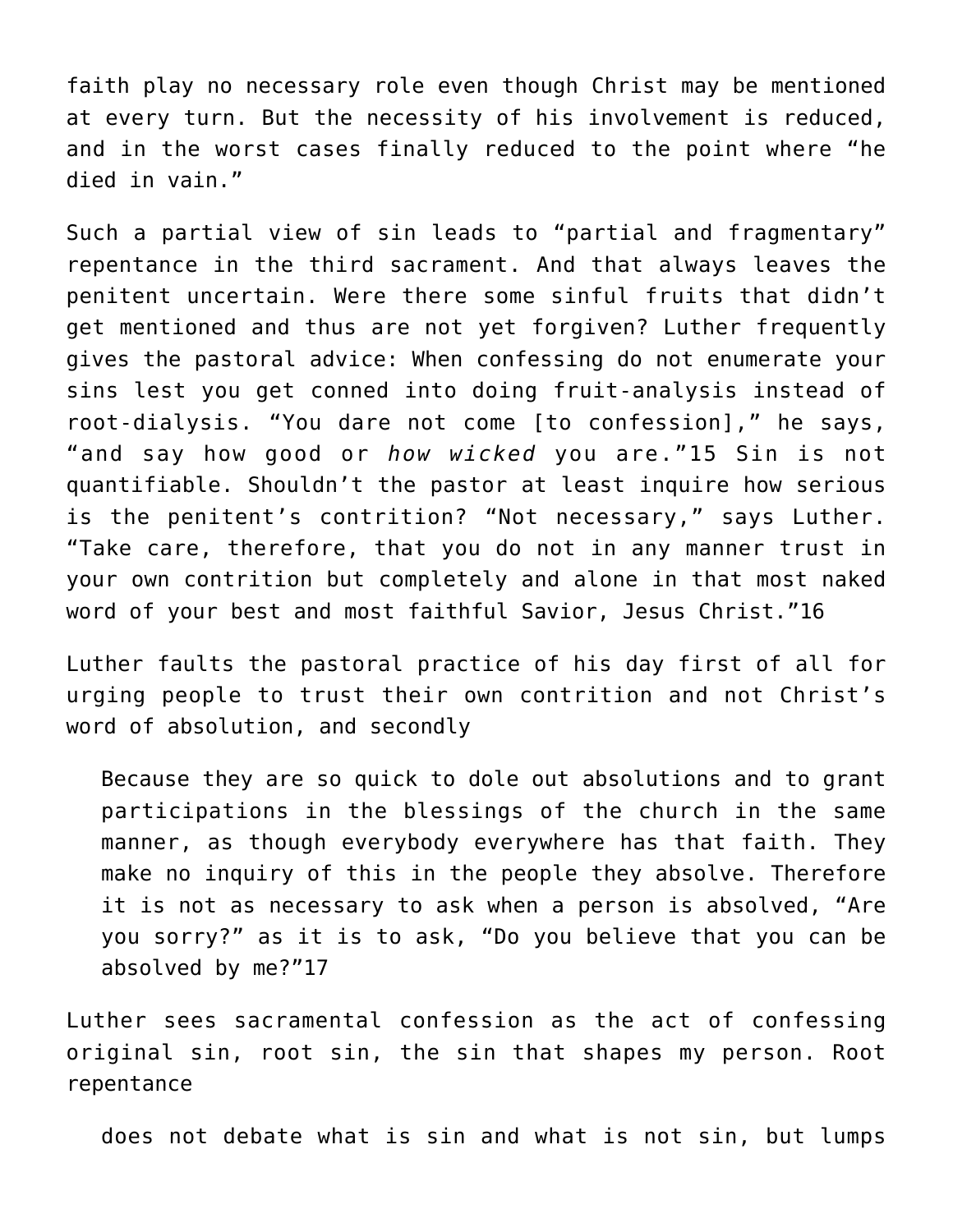everything together and says, "We are wholly and altogether sinful." We need not spend our time weighing, distinguishing, differentiating. On this account there is no uncertainty in such repentance, for nothing is left that we might imagine to be good enough to pay for our sin….And so our repentance cannot be false, uncertain, or partial, for a person who confesses that he is altogether sinful embraces all sins in his confession without omitting or forgetting a single one. Nor can our satisfaction be uncertain, for it consists not of the dubious, sinful works which we do but of the sufferings and blood of the innocent Lamb of God who takes away the sin of the world."18

Clearing up misperceptions of sin leads to a clearer grasp of Christ and faith. Sinners are forgiven, but only for Christ's sake by faith. "Christ and faith" are corollaries. Christ is God's good word to sinners and faith is the sinner same-saying that word back to God. Luther's drum-beat for the necessity of Christ's being *de facto* present for a sinner to trust was asserted against the widespread notion—also today—that God was by nature gracious. Grace was a generic commodity. Popular piety and much serious theology said, "Of course, God is gracious. That's his job." Not so, said Luther. The Son of God on the cross signals that the grace sinners need is anything but some "of course" commodity. Nor is it everywhere available.

Now, of course, all the gifts God showers upon us in creation are free allotments. As Luther says in the SC, "…all this purely out of fatherly, divine goodness and mercy, without any merit or worthiness in me." They do indeed come *sola gratia*. But you remember how the catechism paragraph of the first article concludes. All that free grace bestowed in God's first article of creation forgives nobody. In fact, it works just the opposite. "For all of which it is my duty (*schuldig bin*) to thank and to praise, to serve and obey him. This is most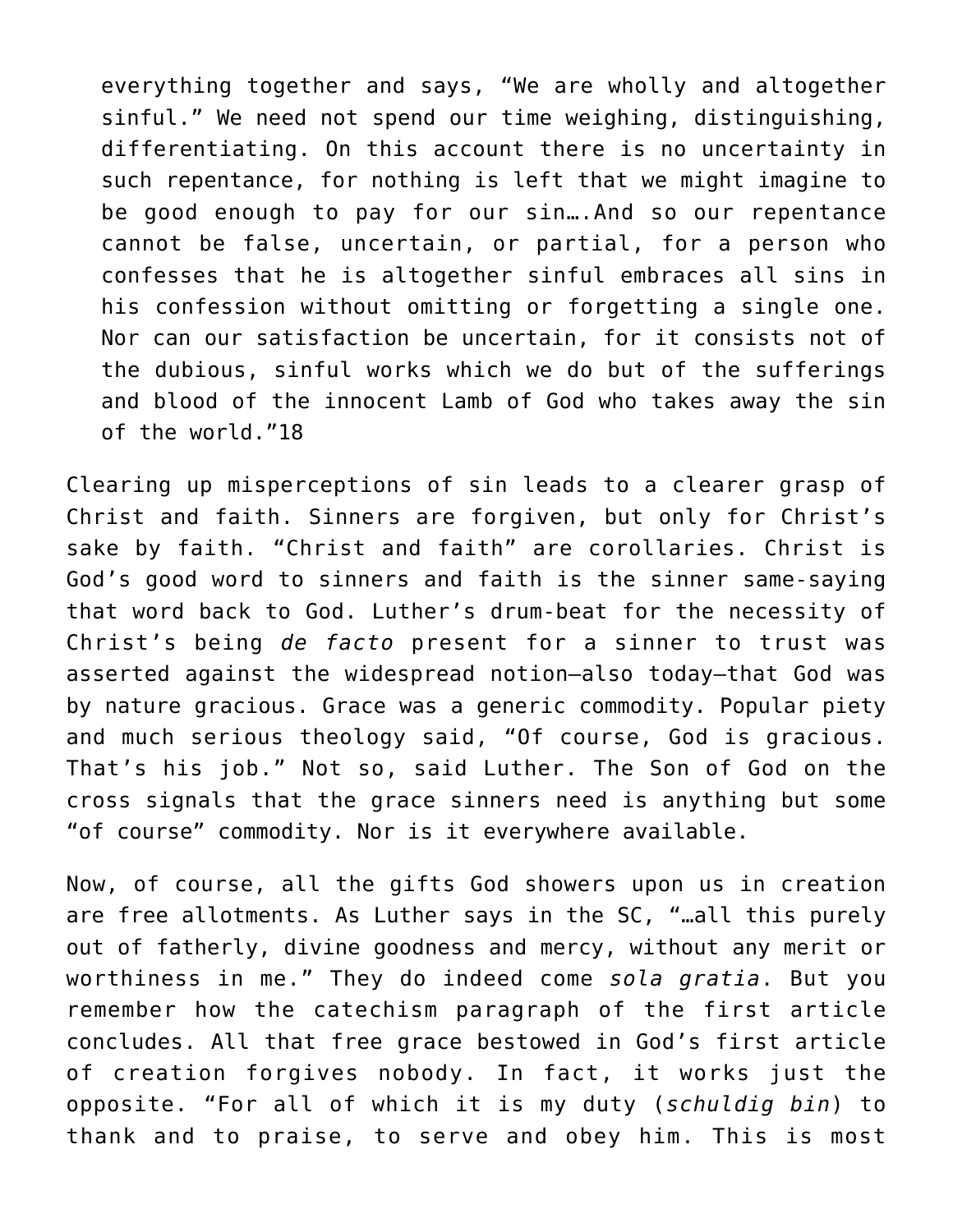certainly true."19

God's grace in creation is a grace that obligates, implicates, incriminates and finally litigates against us. Those free gifts work as *lex semper accusat* just because they are so good and so freely bestowed. The grace in Christ, the grace that liberates sinners, liberates them from the very *schuldig* dilemma that arises for sinners in generic grace. We could recur here to that Table Talk cited earlier: God's grace in the old creation is one thing, God's grace in Christ is something else. In the next section we will examine *Luther's Explanations to the 95 Theses* to get at the Christic quality of grace that forgives in contrast to grace that obligates.

### **The Reform's Theological Roots**

The ignorance about Christ and faith that accompanies theologies of generic grace ignores the reality of original sin and the biblical declaration that God's generic response to sinners is deadly. Isaiah's inaugural vision (chapter 6) is the *locus classicus* for the lethal consequences of sinners' generic encounter with God. And that consequence does not arise from God's harshness or crankiness, but merely from God's justice, the *sine qua non* for a moral universe at all. *Lex semper accusat* was not an invention of the Reformers. They thought they were same-saying the Word of God.

If you want to escape God's legal (=just) criticism, you need to become a non-sinner. Then you are home free because the law cannot accuse a non-sinner. The sacrament of penance proposes to do just that: to produce a non-sinner. But as we have seen in tracking Luther's own tracking of its practice in his day, Christ and faith were rendered *un*necessary, and in his judgment *therefore* sinners never were un-sinned by it at all. But how then do Christ and faith produce the desired product, an un-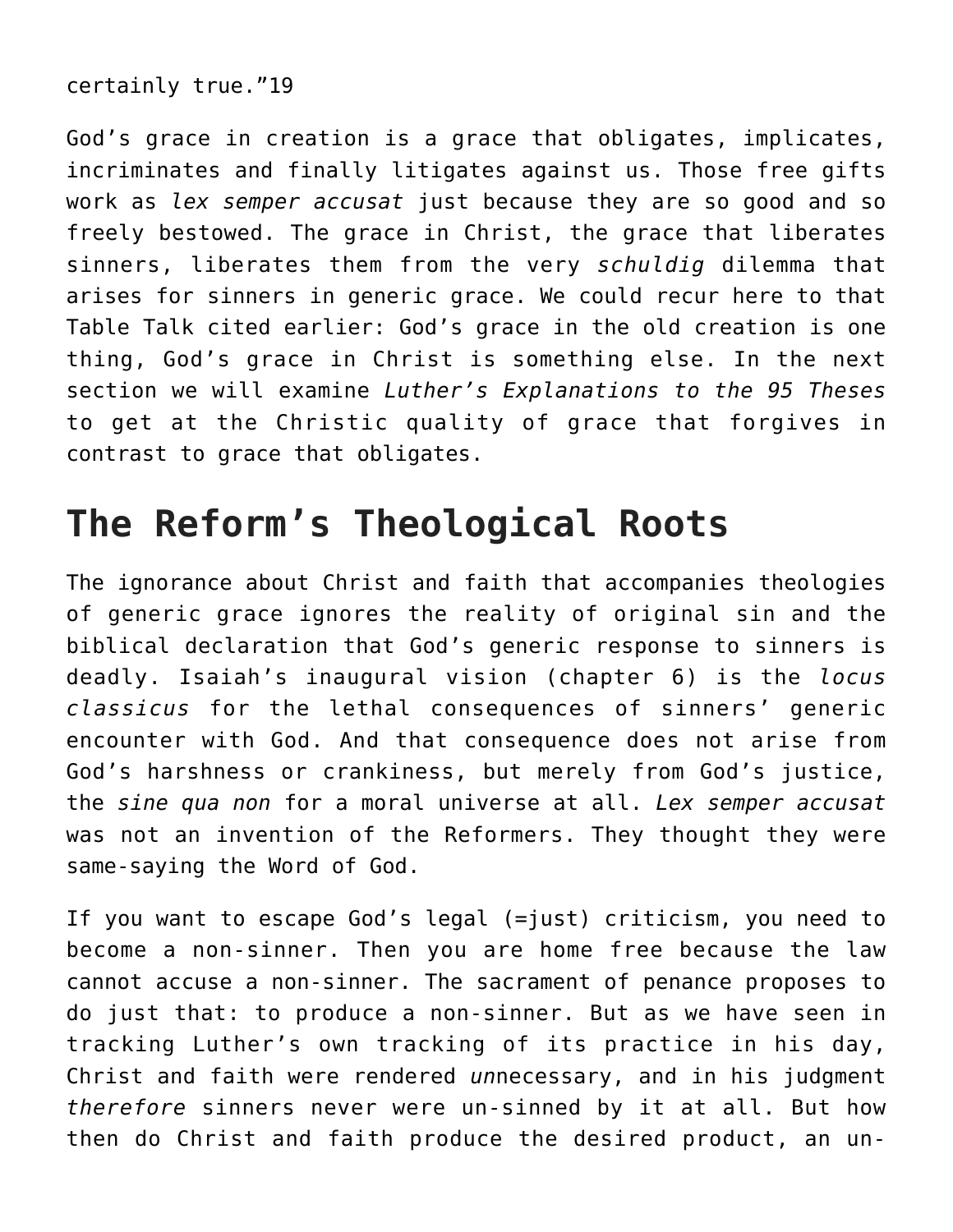#### sinned sinner who is accusation-proof?

One answer Luther gives in ET is the answer, "Theology of the Cross." He borrowed the phrase from 1 Corinthians along with its antithesis, "Theology of Glory." At the cross God's Son (=God in person) engages in participatory exchange with sinful humankind. In order to un-sin sinners God's Christ loads their sin onto his own shoulders and takes the consequences that that entails, viz., the wages of sin is death. But would that not leave the law of sin and death in charge after this alternate victim is dead? Not so. Why? The victim whom the law of sin and death killed was not only a sinner-for-us-all, but also the divine majesty. And so closely were the two natures interwoven in that one person, so intimate was that incarnation, so inextricable that assumption of sinners' humanity, that the rightful executioners of sinners could not take mortal action against this incriminated one without simultaneously criticizing and executing the divine majesty incarnate there. The upshot was that the otherwise justified executioners of sinners executed their own Lord as well. And to do that is to incriminate themselves as first- commandment breakers.

For any Christ-connected sinner, therefore, the law that criticizes sinners is abrogated. In criticizing Christ to death the law signed its own death warrant. There is now therefore no condemnation for sinners who are in Christ Jesus. Christ is the one place in the world where sinners are immune to *lex semper accusat*. Thus when sinners take refuge on Christ's turf, they qualify as non-sinners. But isn't that all make-believe? Sinners being non-sinners? Isn't that just a simple contradiction? If it were only a pretend charade, true. But enter promise and faith.

In ET, Luther centers on the word *promise* as the key to the real transfer of Christ's merits to sinners. It is not fictitious, a merely heavenly bookkeeping transfer. The locus classicus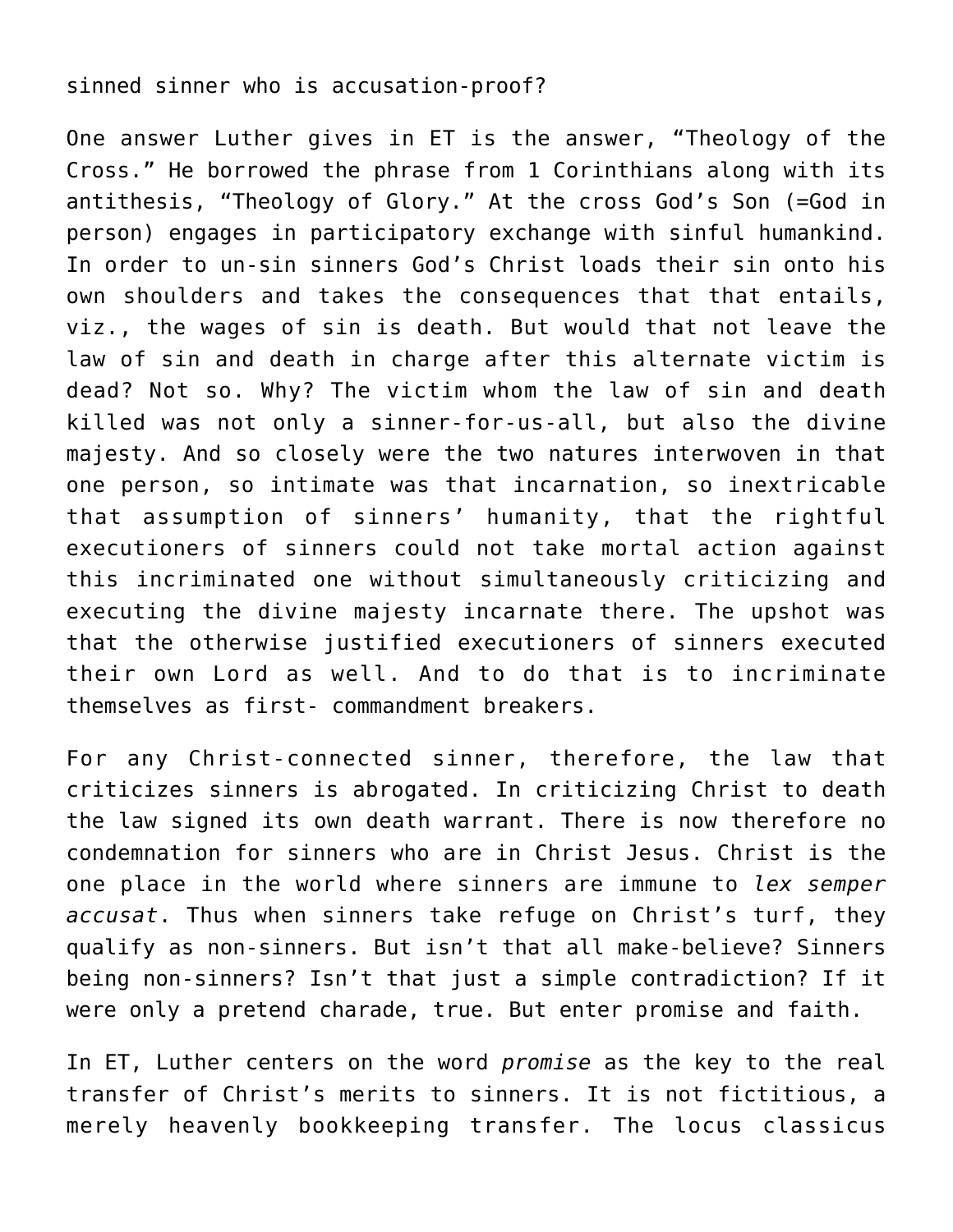passages for confession and absolution, Matt 16:19 ("Whatsoever you loose on earth shall be loosed in heaven") and John 20:23 ("If you forgive the sins of any, they are forgiven") are exegeted by Luther over and over again as Christ's promising to give his conquest of the law's criticism to any sinner who receives the sacramental absolution. The promise is in the second clause: They shall be loosed. They are forgiven.

But the promise needs to be heard by the penitent, so Luther formulates Thesis 7 in this way: "God remits guilt to no one unless at the same time he humbles him in all things and makes him submissive to his vicar, the priest."20 The participatory exchange (our sins onto Christ and Christ's righteousness imparted to us) comes when we are not listening to our uncertain anguished conscience, but to

the judgment of another [human being], not at all on account of the prelate himself or his power, but on account of the word of Christ who cannot lie when he says: "Whatever you loose on earth." For faith born of this word will bring peace of conscience, for it is according to this word that the priest shall loose. Whoever seeks peace in another way, for example, inwardly through experience certainly seems to tempt God and desires to have peace in fact, rather than in faith. For you will have peace only as long as you believe in the word of that one who promised, "Whatever you loose, etc." Christ is our peace, but only through faith."21

So how does faith figure in? Why "only through faith?" Why *sola fide*? Faith trusts the promise. Trusting the promise makes the promised item my possession. *Christum habere* is Luther's fuller definition for faith. To Thesis 37 he says:

It is impossible for one to be a Christian unless he possesses Christ. If he possess Christ, he possesses at the same time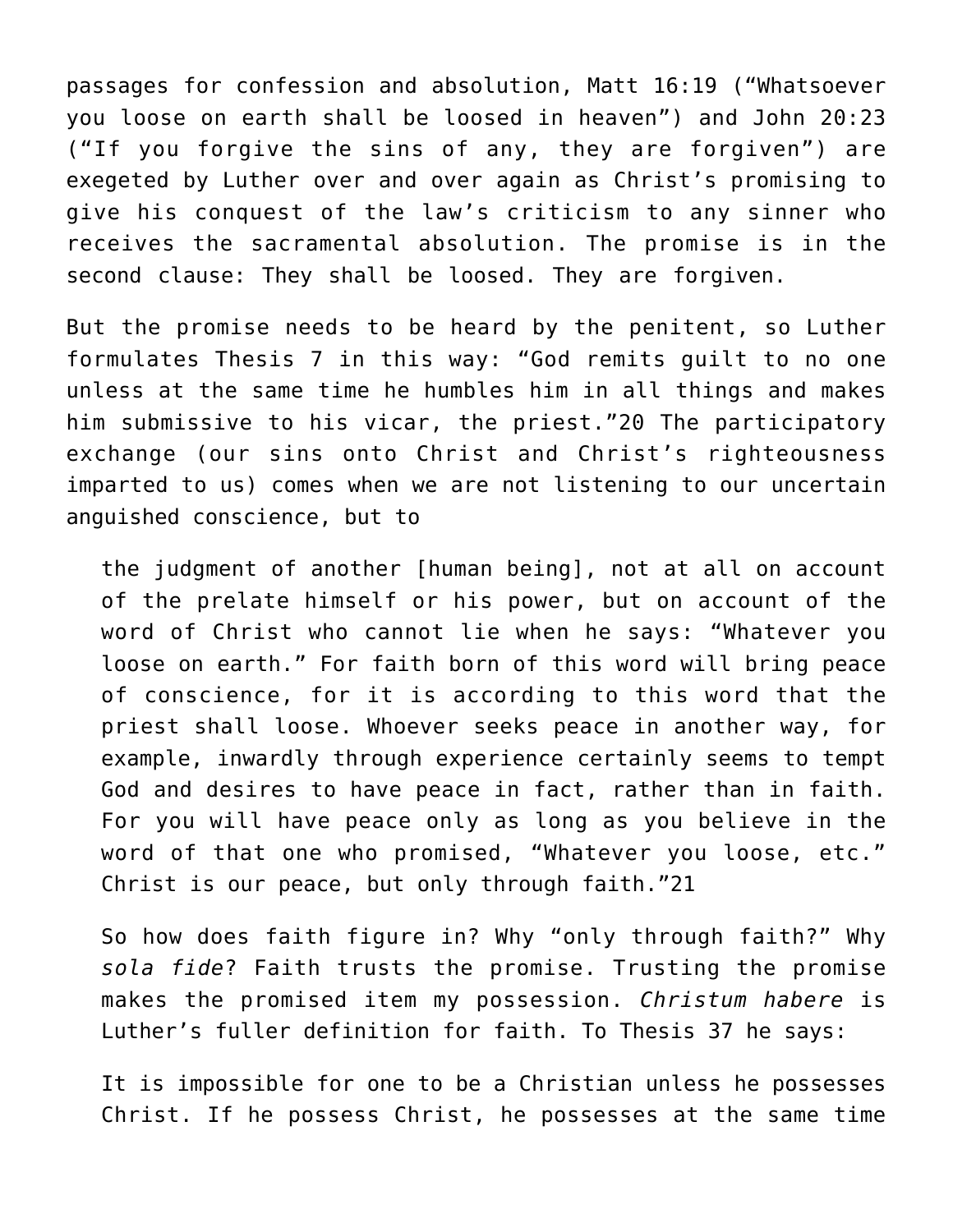all the benefits of Christ….

Righteousness, strength, patience, humility, even all the merits of Christ are his through the unity of the Spirit *by faith in him.* All his sins are no longer his; but through that same unity with Christ everything is swallowed up in him. And this is the confidence that Christians have and our real joy of conscience that *by means of faith* our sins become no longer ours but Christ's. . .(and) all the righteousness of Christ becomes ours.

Indeed, this most pleasant participation in the benefits of Christ and joyful change of life do not take place except *by faith*.22

Faith is the mechanism for the transfer: my sin to Christ, Christ's righteousness to me. Luther imagines a confessional case where the priest mucked things up badly and the parishioner too was

not sufficiently penitent or else did not think that he was, and yet believed with absolute confidence that he was absolved by the one who does the pardoning….That man's very faith causes him to be truly pardoned, for he believes in him who said: "Whatsoever, etc." (Matt 16:19).

Why is that so? "Faith in Christ always justifies….You receive as much as you believe."23

### **Summary**

Luther's reform of sacramental penance was a reform in pastoral care; better said, a reform in pastoral *kerygma*. The teaching accompanying the sacrament, teaching about sin, Christ, and faith, makes all the difference.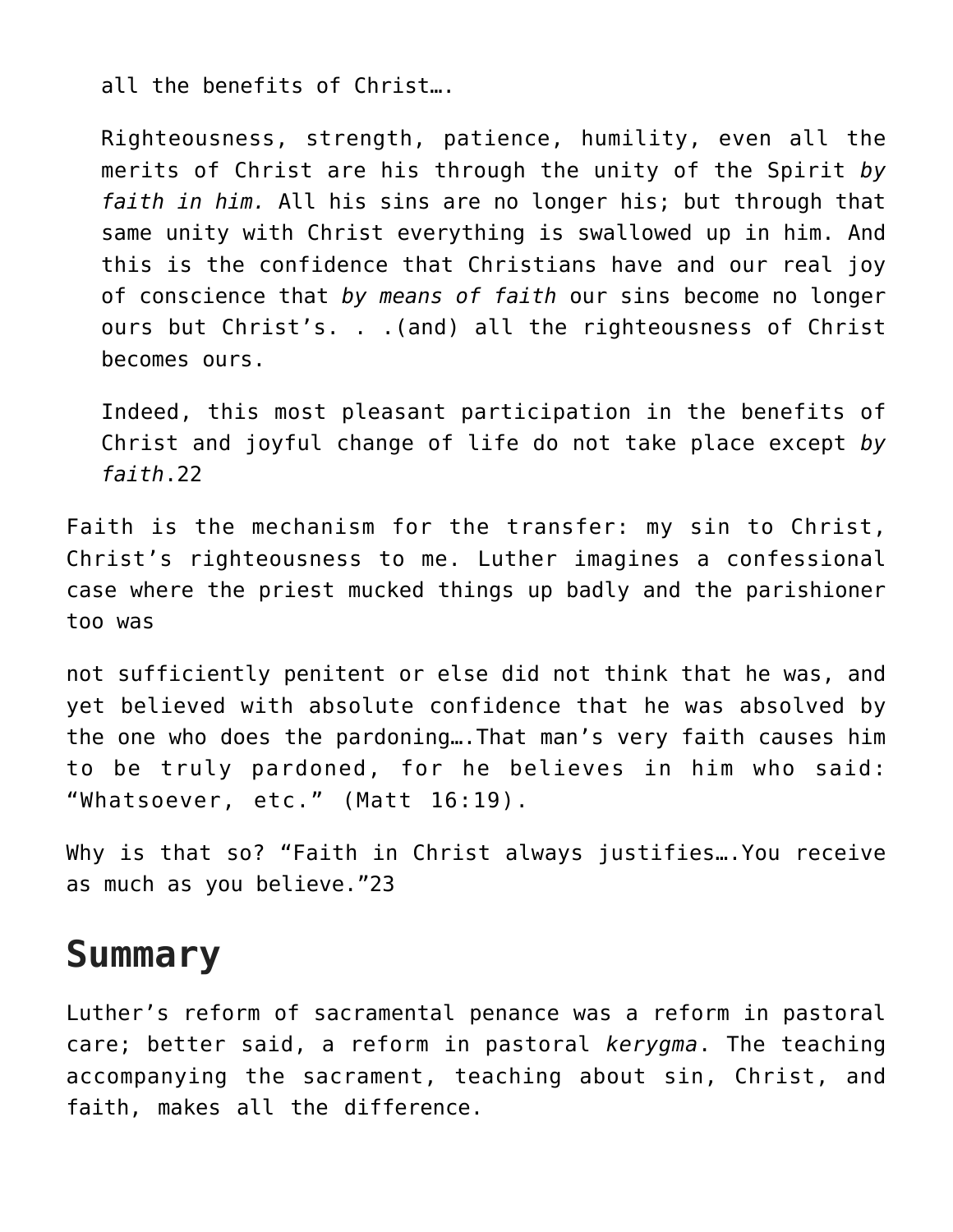*Sin* is not acts of human cussedness. Luther would smile, but disagree, at the whimsical word one hears among Christians today: "Original sin is the one Christian doctrine that is empirically verifiable." Not so.

That all of me–all these fabulous gifts–are *incurvatus in se*, that admission, that confession, comes only via response to the Word of God. It is not empirically verifiable. It comes by samesaying what God's Word of law says about and to me. Note well, this is not "total depravity" (= everything I am is no good). Luther's word is *Verderbung*, being ruined. My creaturely gifts are just that, fantastic gifts. What is total and sinful about them is that the person graced by them is living a life-line in the wrong direction, a ruinous direction: without fear of God, without trust in God, and with concupiscence. As the AC says: this is what sin really is; and even now it damns and brings eternal death on those not born again through Baptism and the Holy Spirit "24

*Christ* is the only adequate resource for coping with sin. The theology of the cross articulates the good news by highlighting "the merits of Christ" as the effective resource to un-sin sinners. For his own day Luther said:

Ever since the scholastic theology…began, the theology of the cross has been abrogated, and everything has been completely turned upside-down.

A theology of glory calls evil good, and good evil. Theology of the cross calls the thing what it actually is.25

*Faith* is not believing things to be true to which normally you would say "'tain't so." Faith is *fiducia* (trusting), yes, but it is true or false *fiducia* depending on the object that is being trusted. In the reform of penance Luther sought to move people away from trusting contrition to trusting Christ, or, more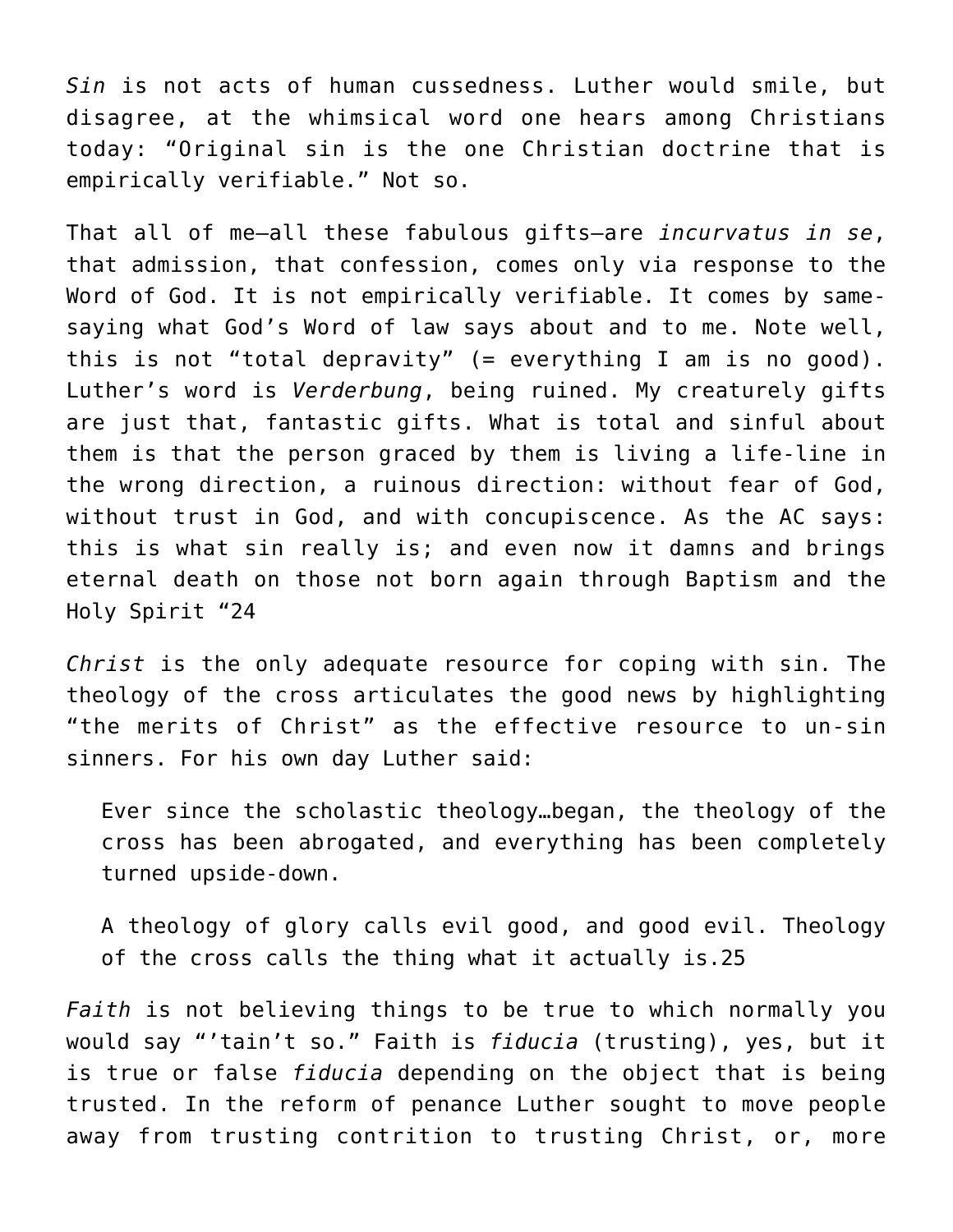precisely, Christ's promise. And the benefit coming from trusting Christ's promise is that Christ's benefits become the sinner's possessions in the process. A favored axiom for Luther was: "Glaubstu, hastu; glaubstu nicht, hastu nicht."26 Faith is the transfer mechanism for this happy change.

How to apply these insights, how to move from this heritage to minister to our own American context is not at all clear to me, and it is surely not an easy task. But it is a gift from Luther to us on his birthday—one for us to unwrap and share "for sinners like ourselves who need both repentance and exhortation to repentance every day."

Edward H. Schroeder

#### *Notes*

1 *Luther's Works* (54 vols.; St. Louis: Concordia; Philadelphia: Fortress, 1955-76) 46. 155-205; hereafter cited as LW. 2 LW 46, 170-171. 3 Ibid., 172. 4 Author's translation of *Weimar Ausgabe, Tischreden* V 210: 5518; also in LW 54, 442-43. 5 *The Book of Concord: The Confession of the Evangelical Lutheran Church*, ed. Theodore G. Tappert (Philadelphia: Fortress, 1959) 445-46, with author's emended translation. *The Book of Concord* is hereafter cited as BC. 6 BC, p. 460. 7 BC, p. 305. 8 Ibid; see also p. 306. 9 LW 31, 230. 10 BC, p. 304. 11 BC, p. 303. 12 BC, p. 29. 13 BC, p. 302.